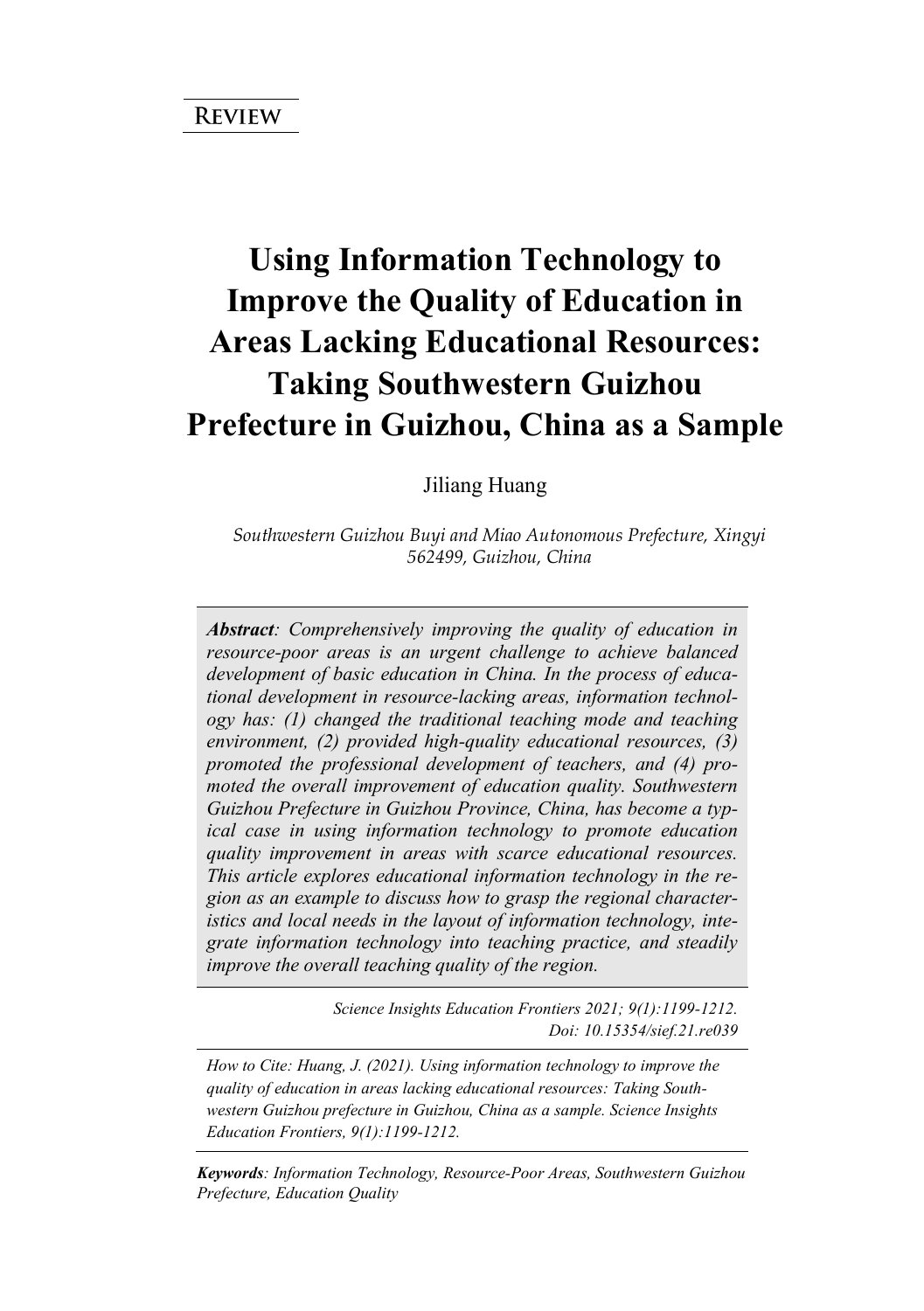*Huang. Information Technology to Improve the Quality of Education in Guizhou, China.* 

*Correspondence to: Jiliang Huang, Head of Audio-visual Education and Educational Equipment Section, Education Bureau, Southwestern Guizhou Buyi and Miao Autonomous Prefecture, Xingyi City 562499, Guizhou Province, China. E-mail[: 284868738@qq.com](mailto:284868738@qq.com)*

*Conflict of Interests: None.* 

© 2021 Insights Publisher. All rights reserved.

 $\circledcirc$   $\circledcirc$ Creative Commons Non Commercial CC BY-NC: This article is distributed under the terms of the Creative Commons Attribution-NonCommercial 4.0 License (http://www.creativecommons.org/licenses/bync/4.0/) which permits non-commercial use, reproduction and distribution of the work without further permission provided the original work is attributed by the Insights Publisher.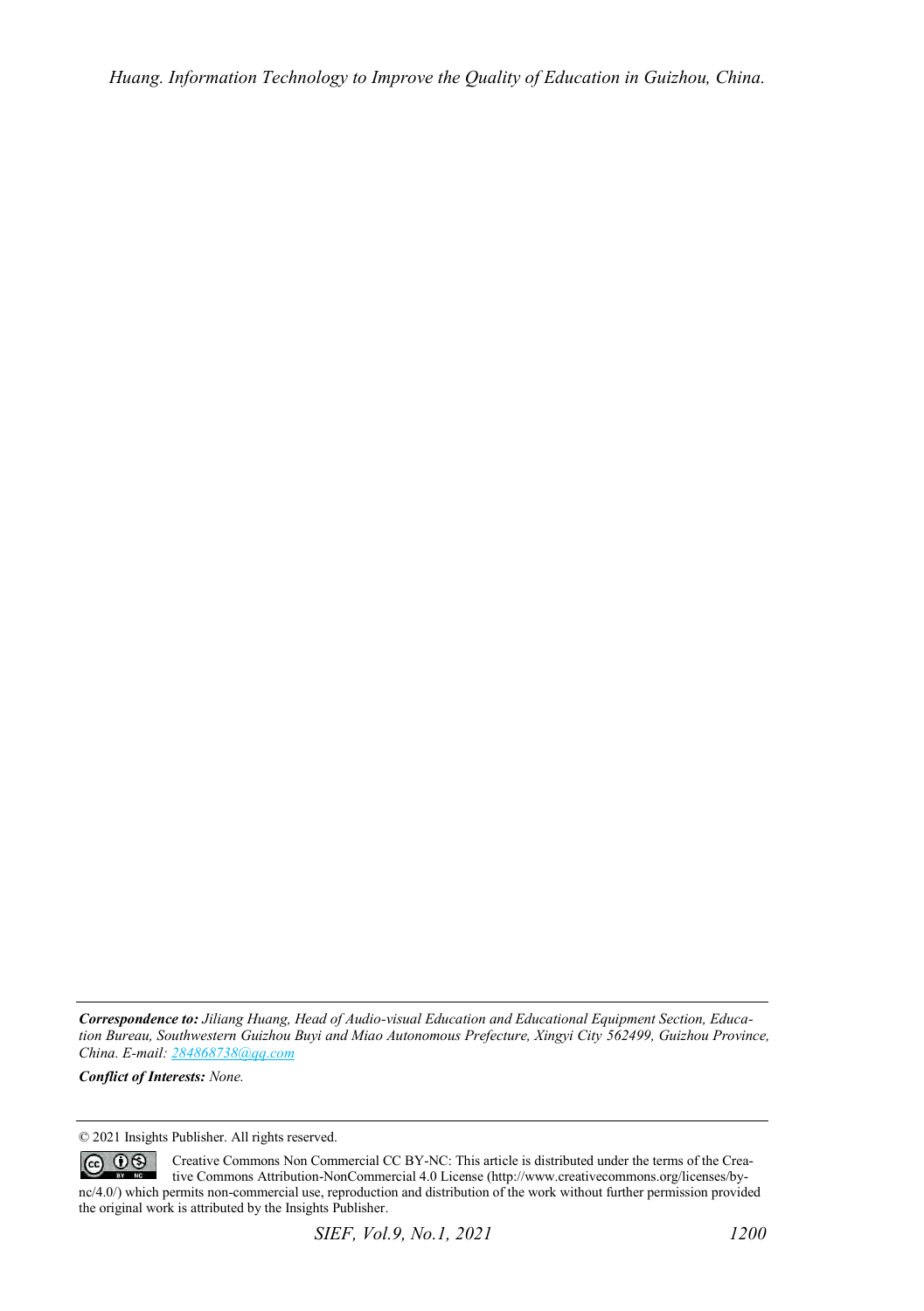## **Question**

UE to historical, geographic, and natural reasons, the ethnic minority areas in the border areas of China have a low starting point, small scale, and low quality of teaching. Compared with the national education level, there is a signifi-LE to historical, geographic, and natural reasons, the ethnic minority areas in the border areas of China have a low starting point, small scale, and low quality of teaching. Compared with the national education level, the opment, especially the influence of information technology on education development. Xu and Luo (2009) believe that the application of information technology to design and develop ethnic-cultural courses and participate in network communication has an invaluable effect on improving the quality of education in resource-poor areas.

In recent years, the implementation of policies such as the ["](#page-11-0)Rural Distant Project"<sup>1</sup>, the ["](#page-11-1)Reconstruction Plan for Weak Schools in Rural Compulsory Education"<sup>2</sup>, and "Full Coverage of Digital Education Resources in Teaching Sites" has been adopted. And China has invested a lot in "weak" schools in compulsory education in poverty-stricken areas, including marginal ethnic regions, western regions, and rural areas. It has extensively promoted educational modernization in schools at the stage of basic education in remote ethnic areas. Many educational information technology hardware and resources have been rapidly deployed in elementary and middle schools in ethnic areas, enabling local students to share high-quality educational and teaching resources and receive a good education in an information technology environment (Yang & Liang, 2006).

Southwestern Guizhou Buyi and Miao Autonomous Prefecture in Guizhou Province was established in 1982. It is one of the youngest among the 30 ethnic minority autonomous prefectures in China. It is located in the hinterland of southwestern China, covering an area of 16,800 square kilometers. It is home to 35 ethnic groups, including Han, Buyi, and Miao, among which ethnic minorities account for 42.47% (Guizhou Provincial Development Research Center, 2013). As a minority-dominated region, in the context of a relatively harsh natural environment and a relatively poor economic foundation, the regional education foundation is weak. Based on the "Southwestern Guizhou Prefecture Education History," from 1949 to 1950, only 82 high school students were enrolled; and from 1978 to 1979, there were 12,783 high school students. In 1978, colleges and universities enrolled 554 persons, including 323 undergraduates and 322 associates (Sun, 2019). So, catching up with the national-level education became a challenge, and information technology construction has become an important starting point.

Before 1997, Southwestern Guizhou Prefecture had set up video playback points in elementary and middle schools in the county town and very few township sites. At that time, four middle schools at the county level and above had phonetic classrooms, and four county-level middle schools set up computer classrooms with their funds. More than 2,000 schools across the prefecture only rely on chalk, blackboard, and dictation (He & Liu, 2016). After 1997, China's "Full Coverage of Digital Education Resources in Teaching Sites" project and the Guizhou Province "Modern Educational Technology Experimental School" project have been implemented. Therefore, the re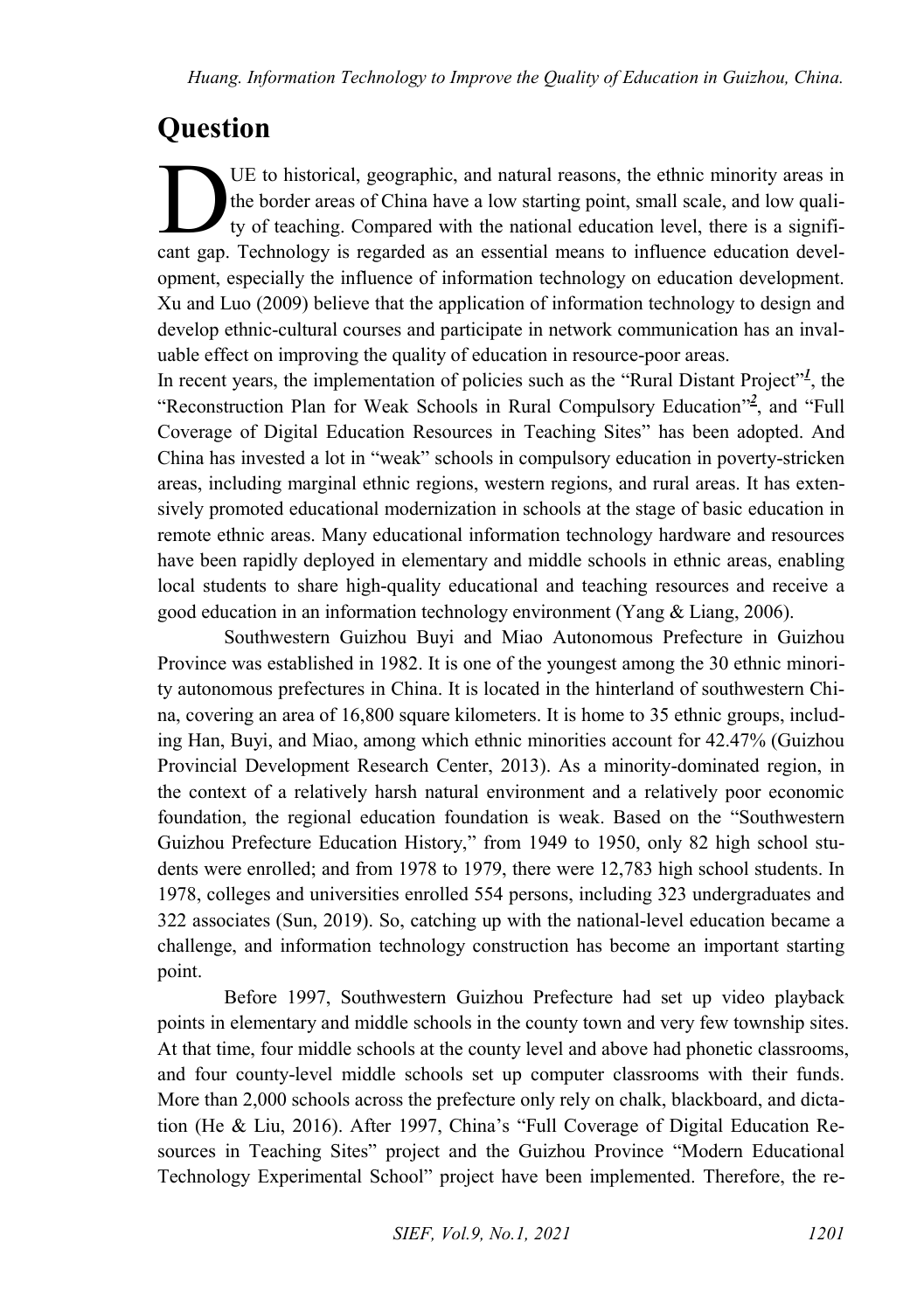mote mountainous areas of the prefecture have been significantly improved in terms of insufficient teachers, single courses, and low teaching standards.

By the end of 2004, 337 computer engineering project schools in the prefecture, with 10,919 computers, 1,308 televisions, 123 multimedia projection classrooms, and 82 schools, established campus LANs. In 2005, the province fully launched the modern rural distance education project construction project, equipped with 1,617 "Rural elementary and middle school distance education project engineering schools" in Southwestern Guizhou Prefecture (Southwestern Guizhou Education Public Service Platform, 2015).

Since 2013, Southwestern Guizhou Prefecture has closely followed the pace of China's information technology development and issued the "Southwestern Guizhou Prefecture Educational Information Technology Project Implementation Plan." It clarified work goals and tasks and completed the construction of the hardware environment of the "three links and two platforms" through the model of "government-enterprise cooperation, school-enterprise cooperation, and school-school cooperation" (Chen et al., 2019).

While information technology equipment is deployed, how to deeply integrate information technology with education and teaching to promote the improvement of teaching quality and the development of students is now an urgent problem for education in ethnic minority areas. Some scholars have investigated the current situation and application of educational technology equipment in schools in ethnic regions and pointed out that teachers lack initiative in learning and using modern educational technology, and the related teaching facilities purchased are rarely used for teaching practice and are artificially idle. Lack of funds restricts the purchase and renewal of modern teaching equipment and cannot keep pace with the development of modern educational technology. At the same time, various software resources supporting modern education and teaching are insufficient and lacking features (He, 2006; Li et al., 2017).

In response to these problems, Southwestern Guizhou Prefecture, relying on the Chinese platform and supported by big data technology, boldly explores a new " $1+4+N$ " education cloud big data development model. This depends on a platform (Jin Zhou Education Cloud Platform) to highlight the four major functions (targeted poverty alleviation, education fairness, balanced development, and quality improvement), forming a circle centered on Jin Zhou Education Cloud big data. This will drive the radiation of N regional schools and related work in the surrounding areas to "Internet + collaborative lesson preparation before class, + platform online live broadcast, + integration of learning, teaching, research, and training, + online and offline training, + teaching skills improvement, + education group assistance" (Wei, 2017).

In just a few years, Southwestern Guizhou Prefecture has gone from consolidating infrastructure construction to exploring multi-school cooperation with the help of the Internet, hand-in-hand cooperation, strong schools leading weak schools, to achieve education balance and quality improvement in ethnic areas. At the same time, with the "Relying on "Jin Zhou Education Cloud Platform" to expand the Coverage of Highquality Educational Resources," the typical case won the "Fifth China Education Re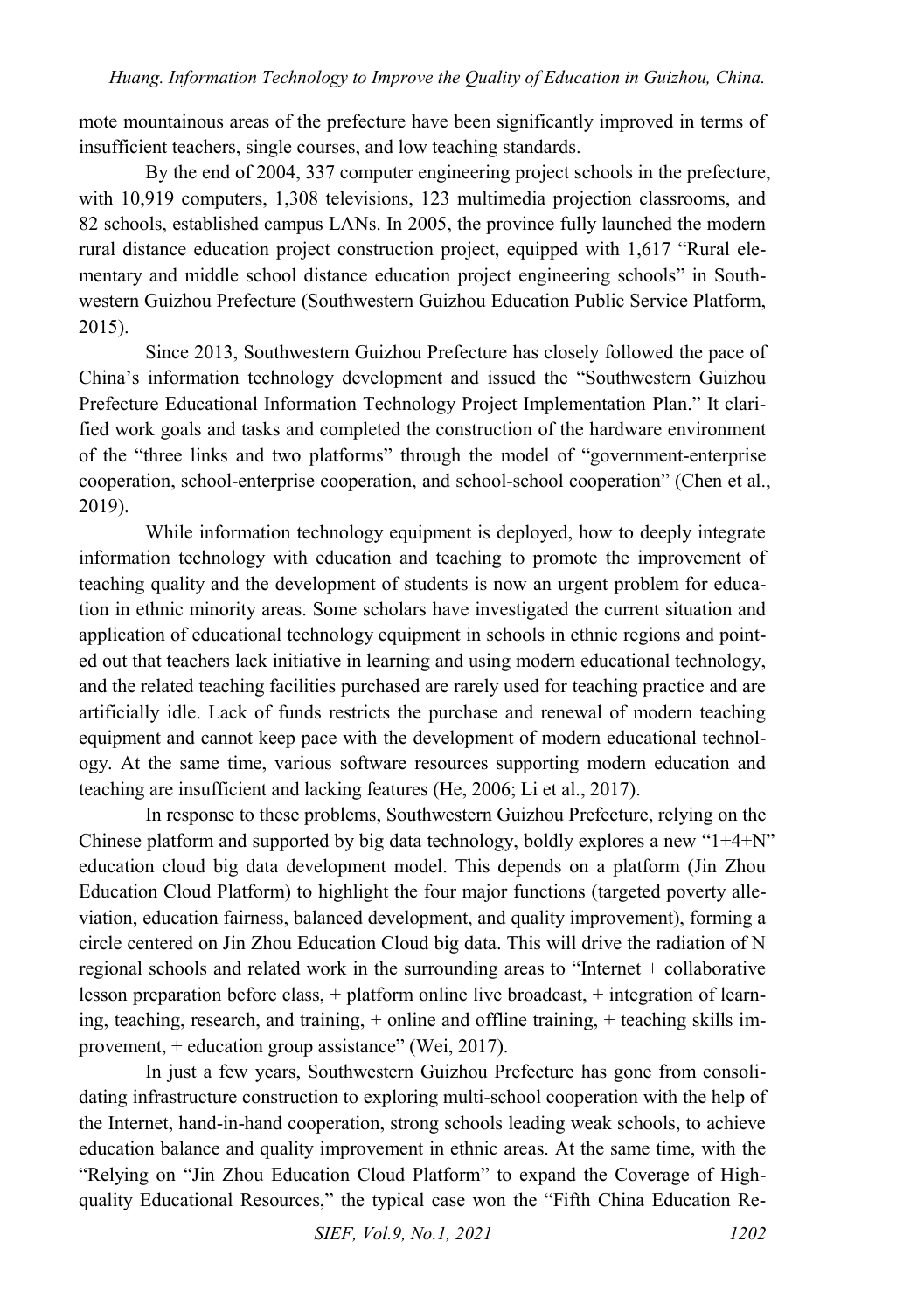form and Innovation Excellence Award." The Panjang Road Elementary School in Xingyi City of the prefecture was selected as an excellent national school for online learning space application and a particular training base school for online learning space. Southwestern Guizhou Prefecture has achieved tangible results in the ongoing promotion of educational information technology and formed a sample of information technology leading the development of education (Jin, 2019).

### **Relying on China's National Platform to Build Jin Zhou Education Cloud Platform**

In March 2016, China's public service platform for basic education resources was launched in Southwestern Guizhou. It opens the use and exploration of Southwestern Guizhou Jin Zhou's educational cloud platform, "cloud + terminal." To promote the sharing of excellent educational resources in remote and impoverished minority areas and to improve the quality of shared education, Southwestern Guizhou Prefecture took the opportunity of the establishment of China's educational resources public service platform in Southwestern Guizhou, according to its educational information technology level and the characteristic needs of educational resource networking. They quickly started the "six constructions," including high-speed construction, platform construction, terminal construction, space construction, team construction, demonstration construction. With the construction of four databases for teachers, students, parents, and courses as the core, and wisdom management and teaching as the starting point, we will build a cloud platform that brings together high-quality education and teaching "massive knowledge resources" from China, provinces, enterprises and local governments, and realizes the cloudification of resource collection, The integration of learning, teaching, research and training, and the wisdom of the management process.

## *Construct a "High-Speed" Network*

By the principle of "unified plan, unified standards, unified construction, unified supervision, nearby access, and hierarchical management," a high-speed private network covering "Gigabit to school and 100M to desktop" covering elementary and middle schools in all prefectures will be built to achieve Optical fiber network "School-School Link"

## *Construct a School Platform*

Taking the construction of information technology infrastructure as the forerunner, relying on the education cloud platform and big data center, with the four databases of teachers, students, parents, and courses as the core, and wisdom management and teaching as the starting point, 108 online live classrooms or interactive teaching demonstration schools have been built, and 329 schools have opened wisdom campus services.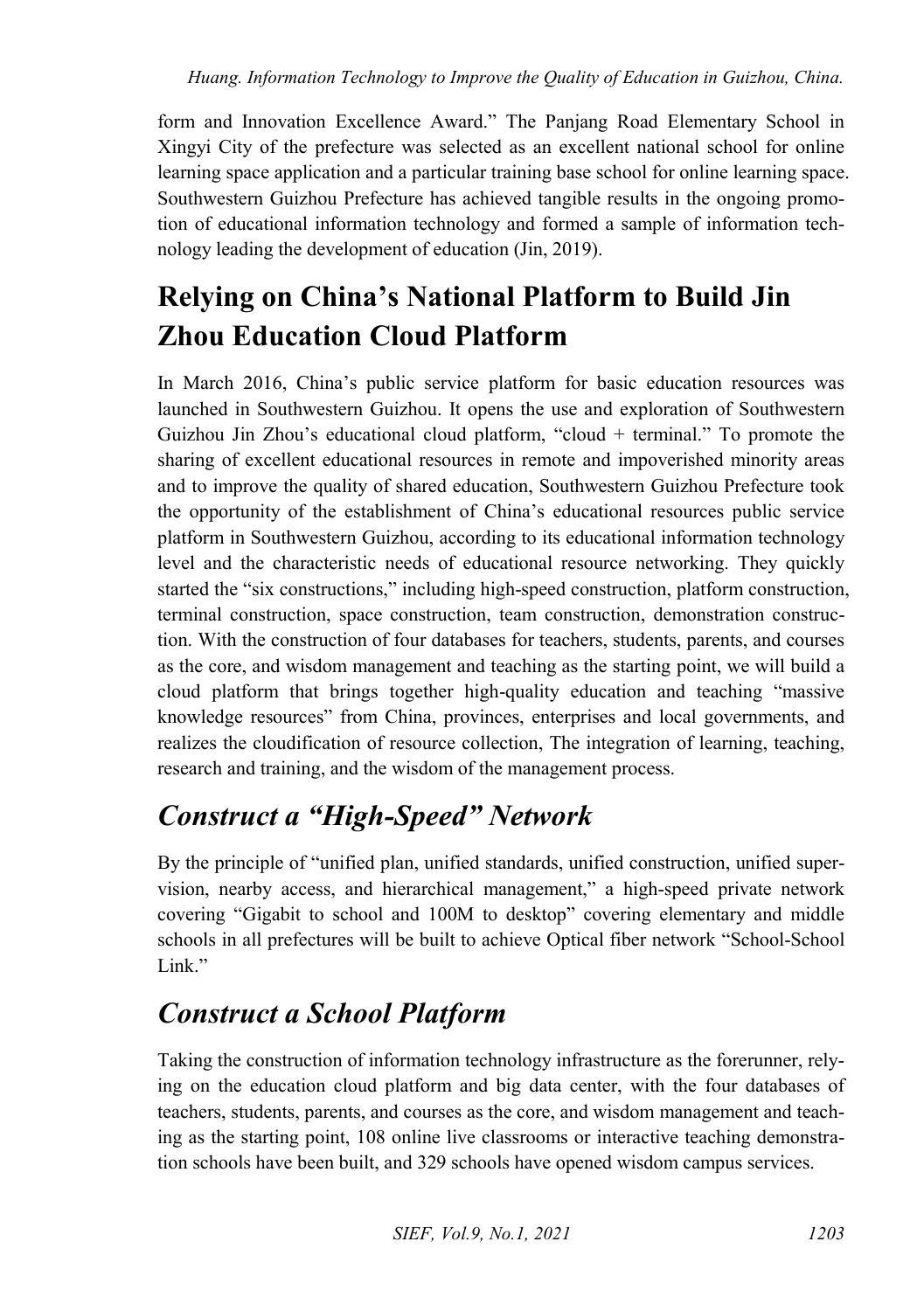#### *Construct a Terminal*

There are 1,668 elementary and middle schools (kindergartens) in the whole prefecture, with a total of 10,663 teaching classes and function rooms to achieve "high-quality resource class-to-class access."

#### *Construct Space*

Integrating various applications such as teaching, management, learning, and communication, the sharing of high-quality educational resources will lay the foundation for innovative learning forms. Through the "learning space for everyone," teachers, students, and parents conduct independent online learning and interactive teaching exchanges. As of March 2020, among the 1,718 schools in the state, 2.5 million "online learning spaces for everyone" have been registered with real names, 57,000 teachers, 979,768 students, and 1,460,200 parents. The total capacity of the downloadable resources on the platform is 27.8T, of which 15T is the landing resource in China, 83 applications of various types, and 37 core applications. More than 5.639 million pieces of material resources (including courseware, teaching plans, pictures, video, and audio), 1.333 million teaching classrooms, 32,000 micro-classes, nearly 16 general high school elective online courses, more than 156,000 unique educational resources and topic resources. Schools in all prefectures and states have achieved "Broadband Network School-to-School Connection," with a network coverage rate of 100%. By constructing a learning model that "can learn by everyone, can learn everywhere, and can learn all the time," individual learning activities can be realized (Zha, 2019a).

#### *Construct a Team*

With a large-scale application resource platform as the core and training as a breakthrough point, it adopts the training methods of "send out, invite in" and "localization" to strengthen the construction of four teams of administrative leaders, core talents, key teachers, and ordinary teachers. Finally, the awareness of education information technology has been strengthened, and the driving force for the application of the education cloud platform has been formed.

#### *Construct a Demonstration*

Establish 20 schools represented by Xingyi No. 1 Middle School in Guizhou Province as Southwestern Guizhou Prefecture's 2020 educational information technology application pilot schools. The Prefectural Education Bureau provides policy support to the pilot schools regarding construction, application, training, and promotion. It selects 1-3 provincial teachers from Southwestern Guizhou Prefecture from the pilot schools to become members of the development center's educational information technology application and promotion expert database. Take the pilot school as the vanguard, actively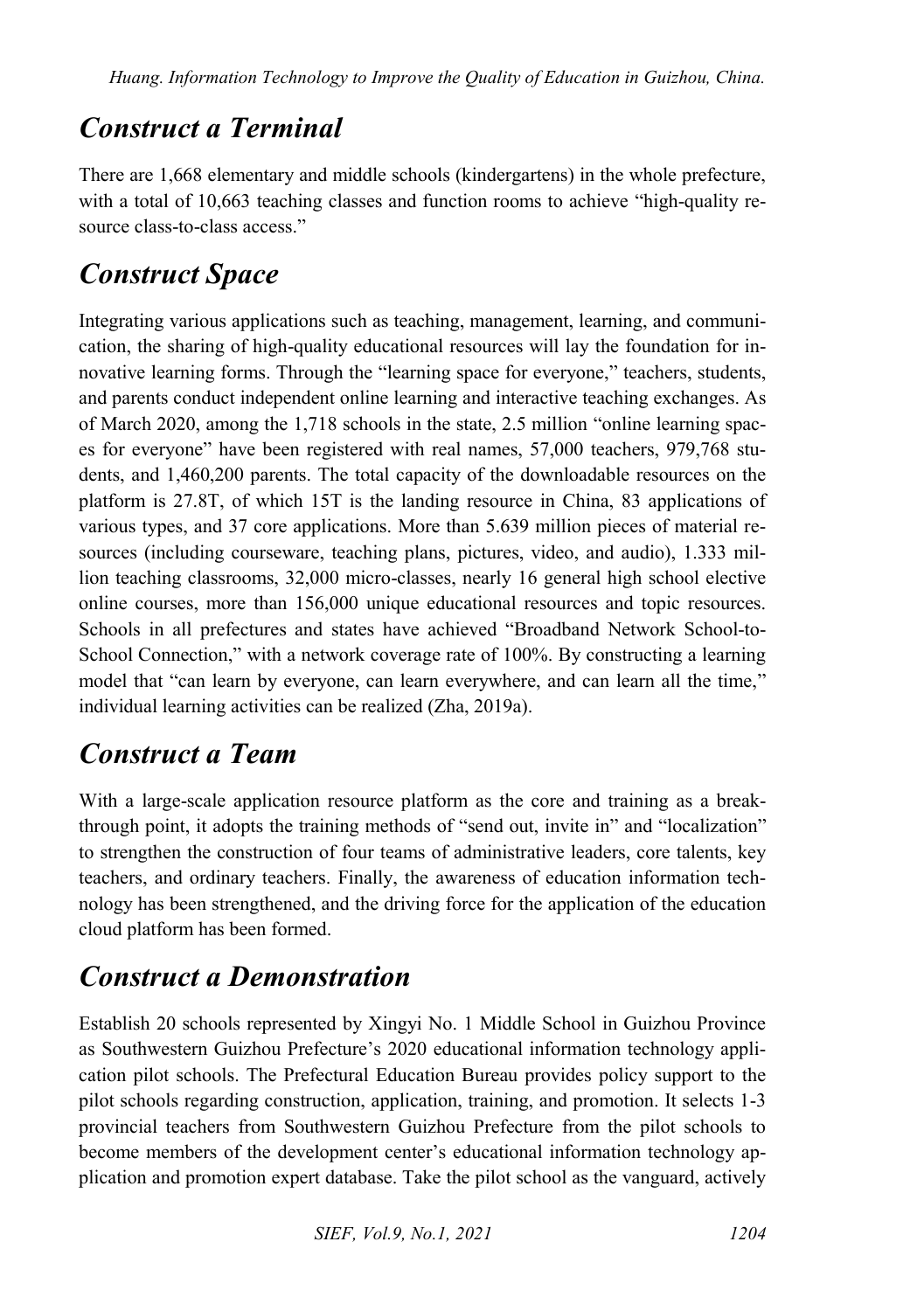explore, sum up the experience in practice, form a model, and then gradually promote it to create a demonstration, leading, and radiating role.

The construction and application of Jin Zhou Education Cloud are based on the "cloud +" model to promote the in-depth integration of information technology and education and teaching. It uses educational information technology to drive the modernization of education, vigorously promote the modernization of education, teaching, and management methods, improve the quality of education, and solve complex problems such as education fairness and education balance.

In January 2018, Jin Zhou Education Cloud Platform won the "Fifth National Education Reform and Innovation Excellence Award." In the same year, Panjang Road Elementary School in Xingyi City was selected as the National Excellent School of Online Learning Space Application. In 2019, it was chosen as a candidate school for the 2019 Online Learning Space Special Training Base School of the Ministry of Education (Liu, 2019).

## **Take Advantage of Jin Zhou Education Cloud Platform to Promote the Development of "Internet +" Teachers.**

The professional development of teachers is one of the critical factors to improve the quality of school education (Darling-Hammond, 2000). Hanushek (2011) found through research that if 5% to 8% of the worst quality teachers in the United States are replaced with average teachers, the United States can be close to first place in the international mathematics and science rankings. This is equivalent to creating an economic value of 10 trillion US dollars. Therefore, strengthening the professional development of teachers is also of great significance for promoting the quality of basic education in China.

To break through the geographical limitation of teachers, Southwestern Guizhou Prefecture actively promotes the professional development of teachers through a combination of online and offline methods. On the one hand, by carrying out activities such as sending teachers to famous teachers and famous schools, expert lectures, special meetings, teacher skill competitions, key teachers, and selection of renowned teachers, the scope of training is expanded and the training efficiency is improved. Use "schoolschool pairing" and "famous teacher pairing" activities to realize the sharing of highquality teachers and promote the balanced development of education. On the other hand, in the "Internet +" environment, through Jin Zhou education cloud platform + shared classroom (prestigious schools, famous teachers, high-quality and urban and rural simultaneous classroom delivery), "Jin Zhou education cloud platform + school management," Jin Zhou education cloud platform +Teachers prepare for lectures "Jin Zhou Education Cloud Platform + Online One-course Two-Teacher Teaching," Jin Zhou Education Cloud Platform + Online Same Class Heterogeneous," etc., to make up for the shortage of teachers in remote areas and the lack of high-quality curriculum resources. At the same time, it achieves the effect of accurately assisting a group of rural schools,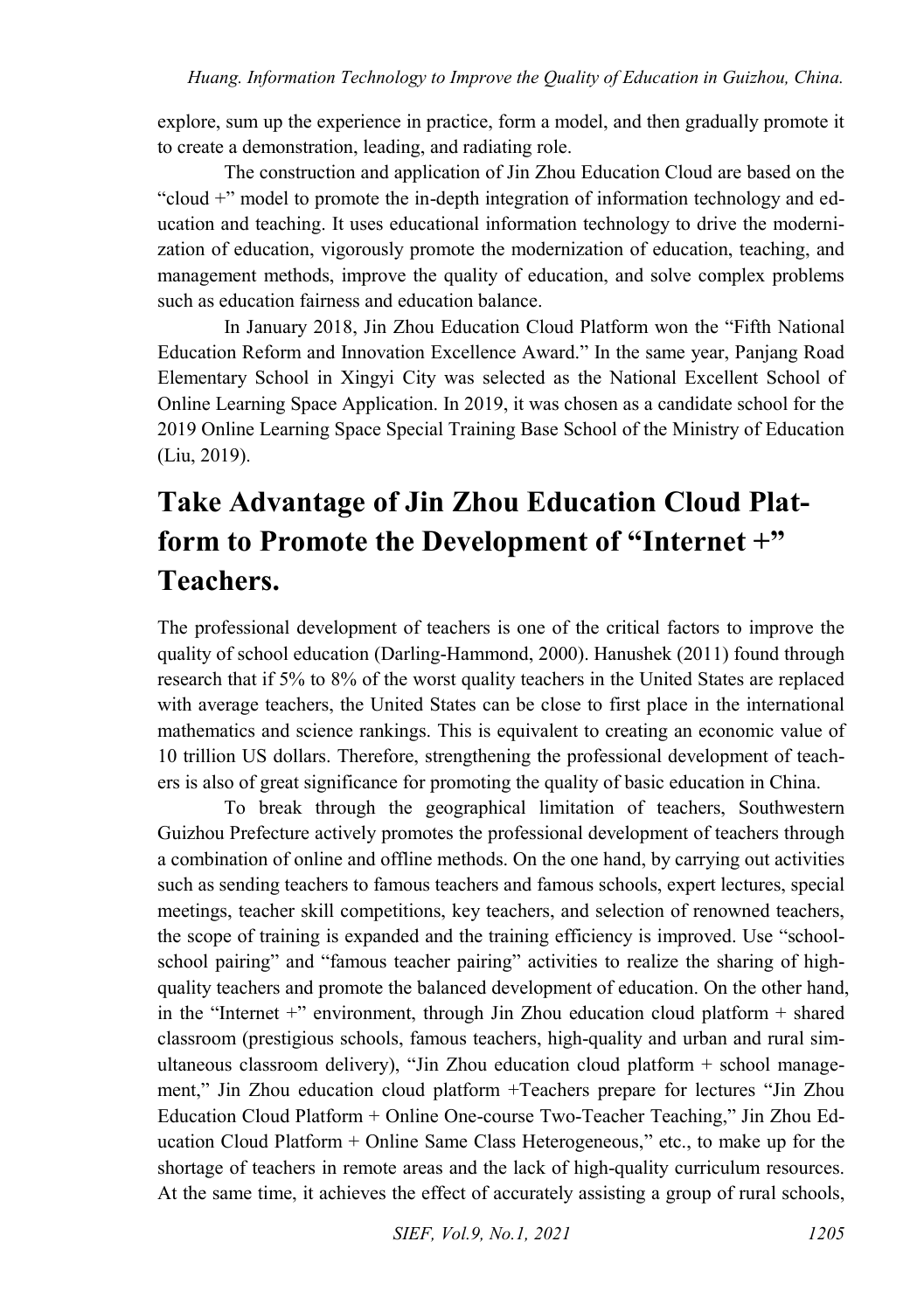improving teacher education and teaching ability, and realizing the " $1+N$ " education model that integrates learning, teaching, research, and training.

#### *Collaborative Preparation before Class*

According to the teaching goals, the lecturer completes the teaching design of the new knowledge points of the course and collects related resources, uploads them to the personal space, and publishes them to N remote teachers in the lecturer space. The remote teachers and the principal lecturer express their opinions, conduct online exchanges, and discussions, and optimize and perfect the lecture preparation of the principal lecturer. The main lecturer and remote teachers carry out tutoring and classroom practice trials according to their students' conditions to prepare both teaching materials and students during the whole process.

#### *The Platform is Live Broadcast Online*

The principal lecturer teaches in the main classroom and uses the live broadcast platform to spread through the "optical network" to remote elementary and middle schools and teaching points in rural areas lacking teachers and teaching. In teaching new knowledge, the main teacher completes the teaching, and the remote teacher guides the students in the class to learn together. After the new knowledge learning is achieved, the main lecturer and the remote teacher will each teach the students in the class to complete the consolidation of knowledge and classroom exercises and complete the teaching objectives and tasks of the course.

## *Integration of Learning, Teaching, Research, and Training*

Through the teaching of the main teacher, students learn new knowledge and complete the learning process. In the teaching process, the remote students and the anchor students learn excellent learning habits and finally form a good learning atmosphere to complete the education process. The lecturer and remote teachers prepare lessons collaboratively, improve each other, and complete the teaching and research process. The main lecturer uses his unique teaching methods to teach, and remote teachers learn their teaching methods to improve their professional level and complete the training process.

## *Combination of Online and Offline Training*

Actively carry out inter-regional teachers' online collaborative research and training to promote teachers' peer exchanges. Through famous teachers (famous principals) studios, renowned teachers, and backbone teams as leaders, network learning spaces are used as research carriers, and collective lesson preparation, observation, research, and other methods to promote the organic integration of teaching, researching, and training, and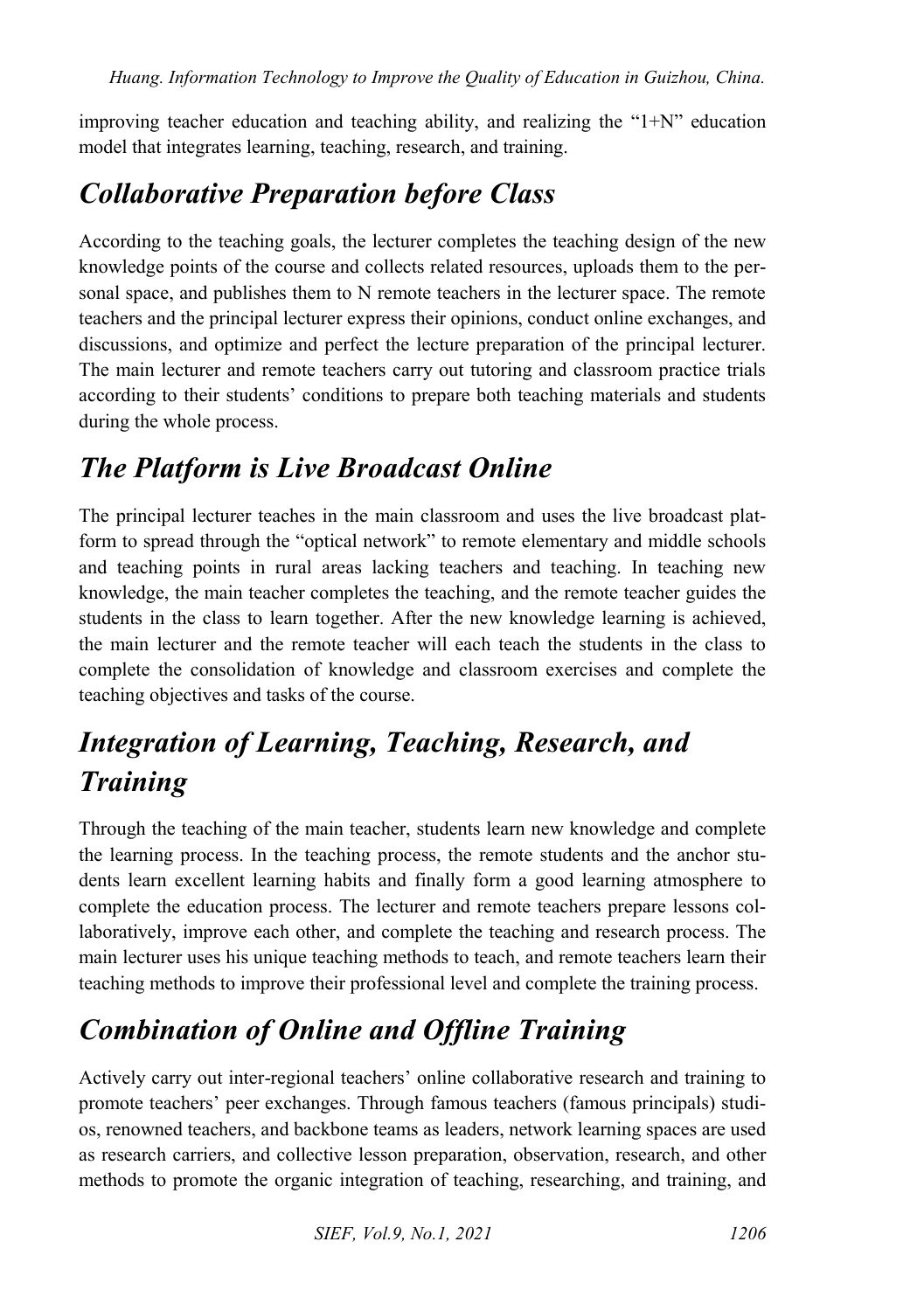to give full play to the basic role of school-based study and training and promote the comprehensive reform of the training model.

## *Deepened Application Led by Famous Teachers*

To deepen the "Jin Zhou Education Cloud," promote the in-depth integration of information technology and education and teaching, cultivate the backbone of education information technology application disciplines, provide a reference for the construction of "smart education" in schools across the prefecture, and make good use of the application of the "Jin Zhou Education Cloud" platform Guidance, service and professional development of teachers. In March 2020, seven "Jin Zhou Education Cloud" information technology master studios were established, and well-known domestic professors were hired as consultants and experts. The trainees came from the leaders of various disciplines and state-level backbone teachers across the prefecture. Organize and carry out teacher information technology application skills training, study the in-depth integration of educational information technology and disciplines, improve the quality of education and teaching with big data, and develop education and teaching resources for corresponding fields.

Jin Zhou's education cloud platform has solved educational imbalance, narrowed the gap between urban and rural areas, and promoted educational equity. It has realized the construction of a new carrier of "learning, teaching, research, and training," comprehensively enabled the "cloud + terminal" application of educational information technology, actively explored a new model of teacher development in ethnic areas under the background of "Internet +," and comprehensively promoted the "Internet +" teacher training.

## **Multi-Dimensional Model Based on the Internet to Promote Regional Education Quality Improvement**

In minority areas, rural education is a shortcoming, and teaching sites are the location of the problem. Faced with this reality, Southwestern Guizhou Prefecture has created various models to solve the problem of insufficient rural teachers and shortage of highquality curriculum resources through the "cloud + terminal" Jin Zhou education cloud under the "Internet +" environment. This has achieved the effect of accurately helping a group of rural schools and improving regional education and teaching (Hai, 2021).

## *Use the Famous Teacher Studio to Lead the Improvement of Teaching Quality*

Nine famous teachers were selected from prestigious schools such as Xingyi No. 8 Middle School, Xingyi No. 1 Middle School, Xingyi Middle School, other prestigious schools in the prefecture, and nine high-quality talent training studios were established. Through online training and offline seminars, various work such as studio construction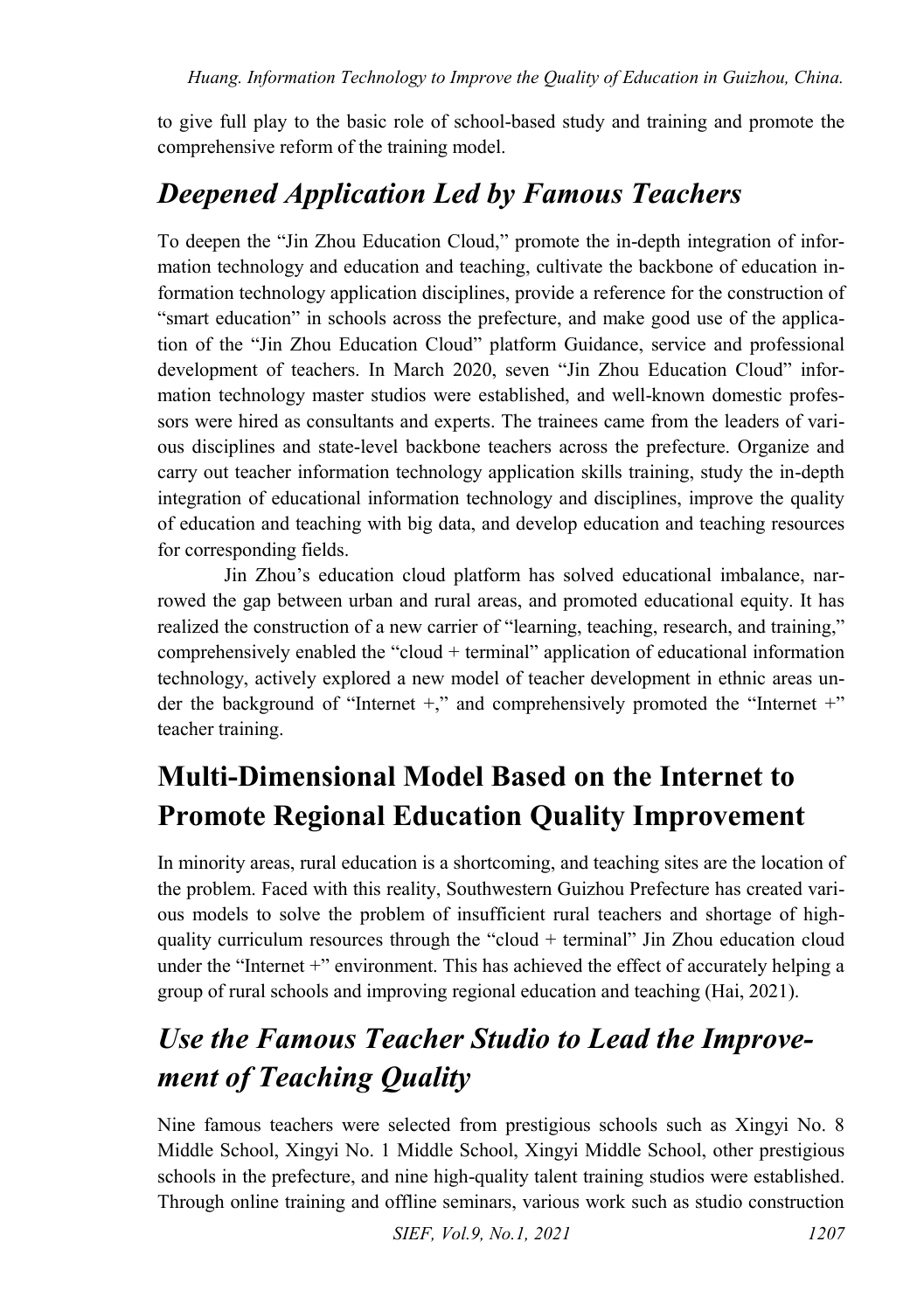and learning, key teacher training and training, college entrance exam preparation guidance, poverty alleviation, and education are carried out. Through the review and training seminars and seminars before the college entrance examination, the college entrance examination papers were split to create a question bank, dozens of high-quality documents and courseware were shared, and the common learning consensus was shared, benefiting thousands of teachers and tens of thousands of students in the third year of high school.

## *Carry Out a Variety of Teacher Skill Competitions to Promote the Professional Growth of Teachers*

Southwestern Guizhou Prefecture regularly organizes diversified teacher skill competitions every year. Through the selection and recommendation of outstanding players to participate in the prefecture-level finals, they fully demonstrated their high professionalism and on-site adaptability and demonstrated a high level of teacher skills, allowing teachers to compete and communicate while promoting the improvement of education and teaching skills. For example, the micro-class competition held every year aims to promote the deep integration of information technology and subject teaching, to improve teachers' professional quality and teaching level, improve classroom efficiency and teaching quality, promote the sharing of high-quality resources, and cultivate and create high-quality local digital resources. In 2019, there were a total of 5,176 microclass competitions. After state-level review, 20% of the works (1,035) were selected and submitted to the Provincial Department of Education to participate in the provincial-level competition.

#### *Firmly Pair the Concept of Assistance and Transfer, and Share the Fruits of Education*

Make full use of the role of demonstration, guidance, and radiation of excellent schools in the prefecture to promote the overall quality of the teaching staff of schools across the prefecture. Make full use of the Jin Zhou education cloud platform to integrate highquality educational resources in the state. Through the combination of online and offline methods, school-to-school exchanges and assistance cooperation are effectively carried out. The two sides learn from each other's strengths, share the new achievements and typical experience of reform and development in education and teaching management, curriculum reform, education quality improvement, and the promotion and application of educational information technology, and seek a new path for education development.

#### *Bring in Strength to Help Guizhou Move Forward*

(i) Through online synchronization of classrooms and direct recording and broadcasting, the model of Wuhan No. 11 Middle School was introduced. The remote live broadcast of college entrance examination guidance in Southwestern Guizhou Pre-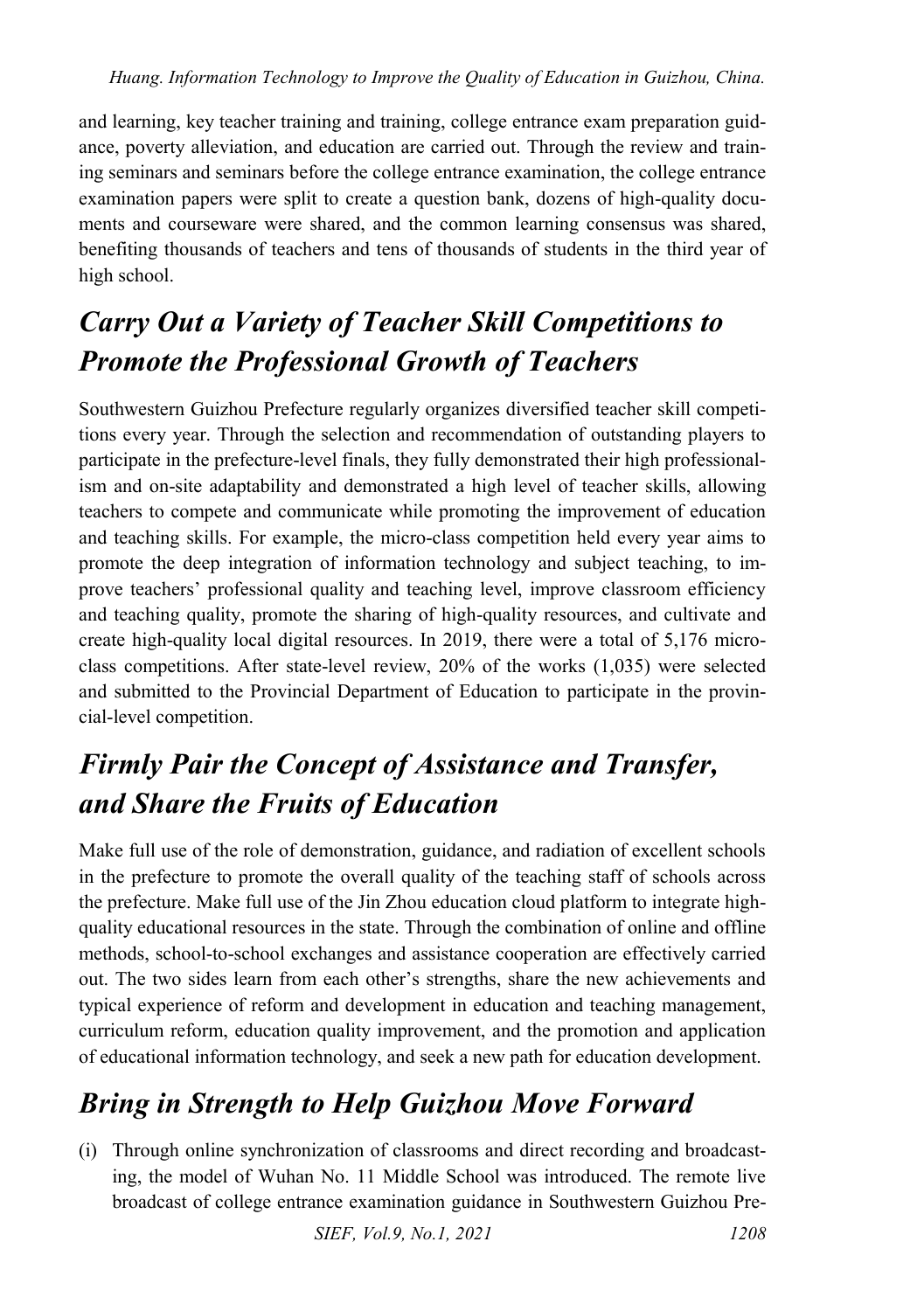fecture has promoted the transformation of the state's teachers' third-year teacher education and teaching mode and the steady improvement of the quality of the college entrance examination (Zou, 2018).

- (ii) Through the school-local cooperation model with Guangdong University of Foreign Studies, a new model of "National Famous Teacher + Jin Zhou Famous Teacher Studio + Jin Zhou Famous Teacher + Jin Zhou Teacher" was established on the Jin Zhou Education Cloud Platform to comprehensively and effectively improve the classroom teaching of English teachers. And the quality of education and teaching (Cen, 2018).
- (iii) The Ningbo wisdom education platform and Jin Zhou education cloud are connected and used through the support and training in Ningbo, Zhejiang Province. It enables teachers in Southwestern Guizhou Prefecture to use Ningbo's high-quality resources to assist classroom teaching and transforms the teacher's education and teaching mode (Zha, 2019b).
- (iv) After several years of development, the quality of education in Southwestern Guizhou Prefecture has been steadily improved. In 2019, Southwestern Guizhou Prefecture's undergraduate admission rate and admission rate both increased. A total of 26,930 candidates participated in the college entrance examination. Thirteen thousand eight hundred one reached the undergraduate admission line, with an increase of 1,219 over 2018, and the undergraduate reach rate was 51.27%. Undergraduate admissions were 13,771 candidates (including 3,350 admissions for the first category and 10,421 admissions for the second category). The undergraduate admission rate was 51.15%, an increase of 0.68 percentage points from 2018 of 50.47%, and the number of admissions increased compared with last year was 1077. On the other hand, the number of high-quality candidates has increased significantly. In 2019, a total of 29 students enrolled into Tsinghua University and Peking University (16 into Peking University and 13 into Tsinghua University), accounting for nearly one-third of the total number of students admitted to Tsinghua University and Peking University in Guizhou province (Southwestern Guizhou Prefecture Education Bureau, 2019).

#### **Concluding Remarks**

With the gradual improvement of China's educational infrastructure, the development of information technology, and the application of the Internet, the nationwide educational information technology infrastructure is becoming more and more complete. According to data from the China Education Information Technology Work Management Information System, as of the end of 2020, the national elementary and middle school network access rate has reached 100%, and non-networked schools have been dynamically cleared. The proportion of schools with an export bandwidth of more than 100M reaches 99.92%. Approximately 98.35% of elementary and middle schools have multimedia classrooms, with the number reaching 4.29 million, of which 83.16% of the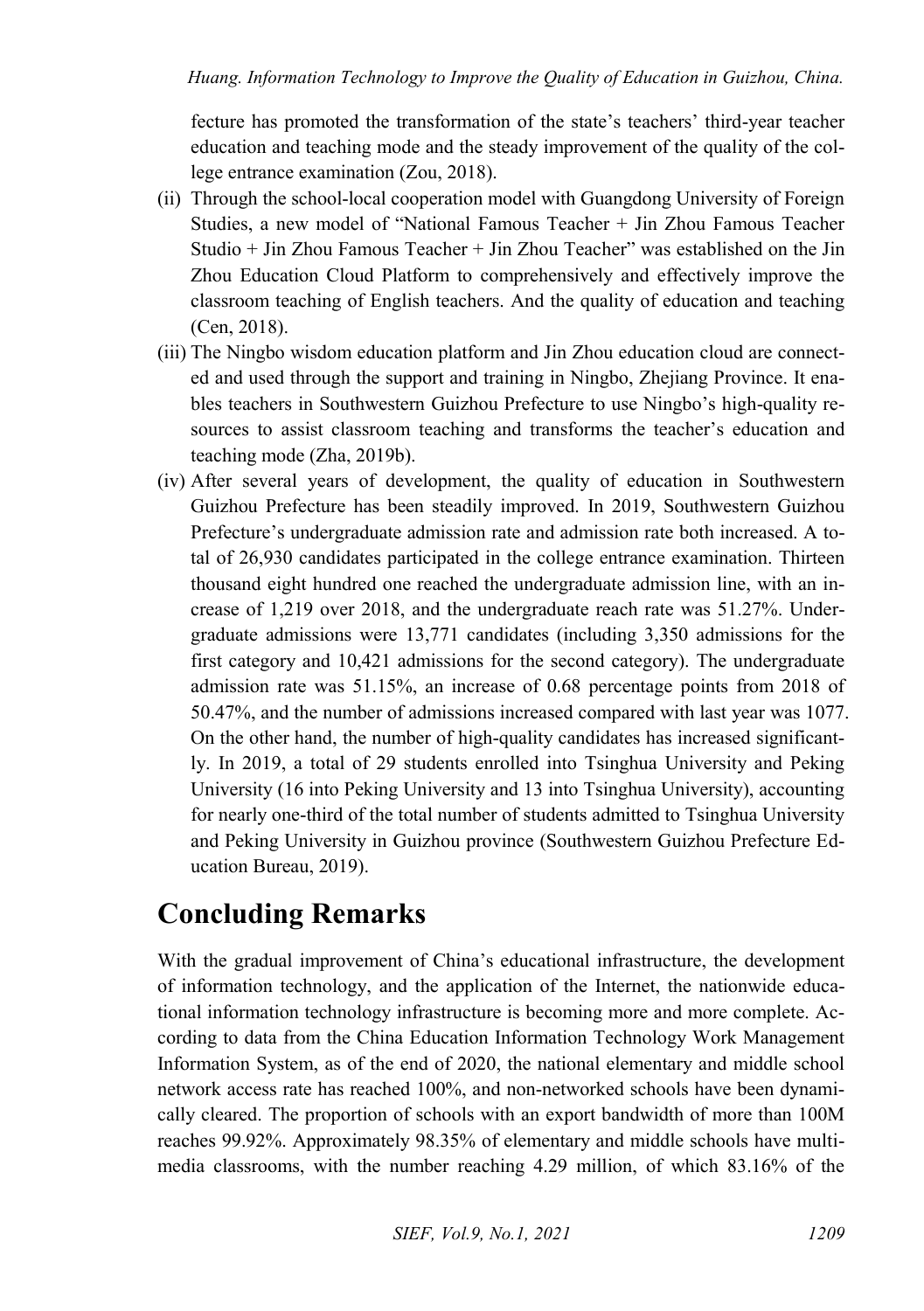schools achieve full coverage of multimedia teaching equipment (Science and Technology Department of the Ministry of Education of China, 2021).

In the era when the "Internet  $+$ " wave is sweeping, Southwestern Guizhou makes full use of the Jin Zhou education cloud platform with the help of Internet technology to give full play to the advantages of "cloud"  $+$  "end" and break through the limitations of time and space. With the help of terminal equipment and mobile devices, a service system for delivering education to prefectures, prefectures to counties, counties to townships, and townships to villages within and outside the province has been preliminarily constructed. Let remote minority mountainous schools share the resources of famous schools and teachers and share advanced educational concepts and teaching methods. This fundamentally solves the shortcomings of the inability to enter and retain teachers in rural schools and the severe shortage of subject teachers, narrows the gap in educational development between urban and rural areas and schools, and solves educational imbalance. At the same time, it has also allowed outstanding schools and teachers to achieve a higher level of improvement and has allowed remote rural schools and teachers to achieve rapid development. This has promoted the overall improvement of the quality and level of education, provided successful experiences for the development of education in remote and impoverished ethnic minority areas, and explored a new development path for targeted poverty alleviation with educational information technology (Wang, 2021).

#### *Notes*

- <span id="page-11-0"></span>*1. "Rural Distant Project" is called the modern distance education project for rural primary and secondary schools. It means to promote the sharing of high-quality educational resources in urban and rural areas and improve the quality and efficiency of rural education. Since 2003, it has adopted information technology to adopt three modes: teaching CD broadcasting points, satellite teaching viewing points, and computer classrooms to transfer high-quality educational resources to the rural teaching method pilot project.*
- <span id="page-11-1"></span>*2. The Reconstruction Plan for Weak Schools in Rural Compulsory Education was proposed by the Ministry of Education and the Ministry of Finance of China in 2010. Its overall goal is: per the strategic requirements for promoting the standardization of compulsory education schools, to equip rural mandatory education schools with books, experimental educational equipment, and sound, sports, and beauty equipment following the basic national standards. By the requirements of the nutrition improvement plan for rural compulsory education students, gradually improve the eating conditions of rural schools. Under educational planning and existing financial resources, the boarding facilities of rural schools in considerable labor exporting provinces and areas with particular difficulties should be rebuilt and expanded, and boarding conditions should be improved, so that county and town schools can gradually meet the class size standards set by the state.*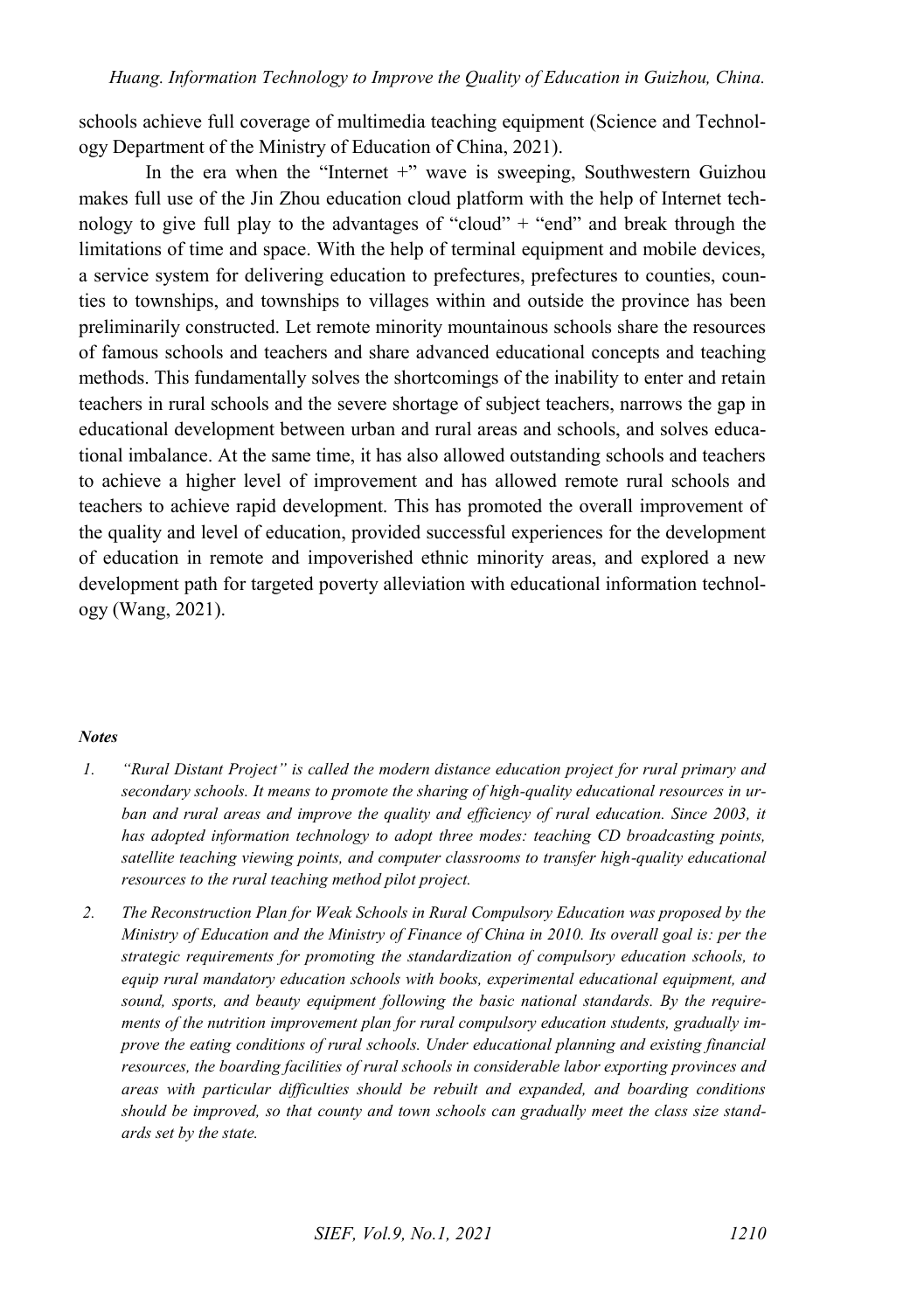#### **References**

- Cen, N. (2018, May 05). Three years of benevolence and love to teach road education and poverty alleviation true feelings-Guangdong University of Foreign Studies went to our prefecture to carry out precision assistance training in English education. Qianxinan Daily, p.A3. Retrieved March 10, 2021 from [http://www.qxnrb.com/html/2018-](http://www.qxnrb.com/html/2018-05/05/content_264816.htm) [05/05/content\\_264816.htm](http://www.qxnrb.com/html/2018-05/05/content_264816.htm)
- Chen, Y., Huang, D., & Bai, S. (2019, December 10). Education informatization opens up nerve endings and helps alleviate poverty-Sidelights on education informatization in Qianxinan Prefecture to promote education poverty alleviation in ethnic areas. Qianxinan Daily. Retrieved April 10, 2021, fro[m https://www.gzstv.com](https://www.gzstv.com/)

/a/70a52e8c0c504d0ebbfaf8a9f00af7cb Darling-Hammond L. (2000) Teacher quality and student achievement. *Education Policy Analysis Archives*, 2000(8):1. DOI:

<https://doi.org/10.14507/epaa.v8n1.2000> Development Research Center of the People's Government of Guizhou Province. (2013,

February 18) Basic Overview of Qianxinan Prefecture. Retrieved March 28, 2021, from [http://drc.guizhou.gov.cn/xxgk/sqjs/gzsq/201](http://drc.guizhou.gov.cn/xxgk/sqjs/gzsq/201611/t20161122_23407318%20.html) [611/t20161122\\_23407318 .html](http://drc.guizhou.gov.cn/xxgk/sqjs/gzsq/201611/t20161122_23407318%20.html)

Hai, Y. (2021). Poverty alleviation by education is a kind of awakening and discovery: in memory of the "Poverty Alleviation War" of a retired middle school principal in eastern China. *Science Insights Education Frontiers*, 8(2):1097-1107. DOI:

<https://doi.org/10.15354/sief.21.rp001>

- Hanushek, E.A. (2011). The economic value of higher teacher quality. *Economics of Education Review*, 30(3):466-479. DOI: [https://doi.org/10.1016/j.econedurev.2010.12](https://doi.org/10.1016/j.econedurev.2010.12.006) [.006](https://doi.org/10.1016/j.econedurev.2010.12.006)
- He, K. (2006). A correct understanding of the purpose, significance and connotation of "Educational Technology Ability Training for Primary and Secondary School Teachers." *China Educational Technology*, 13(11):20- 21. [Chinese]

[https://www.cnki.com.cn/Article/CJFDTotal](https://www.cnki.com.cn/Article/CJFDTotal-ZDJY200611003.htm) [-ZDJY200611003.htm](https://www.cnki.com.cn/Article/CJFDTotal-ZDJY200611003.htm) 

- He,  $X_{.}$ ,  $\&$  Liu, Y. (2016, May 26) Realizing the dream of fairness with the help of "Education Cloud"-Qianxinan Autonomous Prefecture boldly explores applying the "Internet + education" model. Western Development News. Retrieved March 25, 2021 from [http://xbkfb.gog.cn/system/2016/05/26/0149](http://xbkfb.gog.cn/system/2016/05/26/014933126.shtml?from=timeline&isappinstalled=0) [33126.shtml?from=timeline&isappinstalled=](http://xbkfb.gog.cn/system/2016/05/26/014933126.shtml?from=timeline&isappinstalled=0)  $\theta$
- Jin, F. (2019, December 13). Qianxinan Prefecture: Singing the "141" Song of educational poverty alleviation. Retrieved April 3, 2021, fro[m http://qxn.gog.cn/system/2019/12/13](http://qxn.gog.cn/system/2019/12/13%20/017459921.shtml)  [/017459921.shtml](http://qxn.gog.cn/system/2019/12/13%20/017459921.shtml)
- Li, H., Shen, L., & Qian, D. (2017). Investigation and analysis of the current situation of education informatization in weak areas of China. *e-Education Research*, 38(8):50- 54+77. [Chinese] DOI: [https://doi.org/10.13811/j.cnki.eer.2017.08.0](https://doi.org/10.13811/j.cnki.eer.2017.08.008) [08](https://doi.org/10.13811/j.cnki.eer.2017.08.008)
- Liu, Y. (2019). Southwest Guizhou: Good education in Jinzhou, Lizhou Benefiting People's Livelihood. *Guizhou Today*, 21(43):76- 77. [Chinese] [http://www.cnki.com.cn/Article/CJFDTotal-](http://www.cnki.com.cn/Article/CJFDTotal-GZDD201943041.htm)

[GZDD201943041.htm](http://www.cnki.com.cn/Article/CJFDTotal-GZDD201943041.htm)

Lu, S. (2017, March 23). Create a national model Wuhan No. 11 Middle School to send a live broadcast to Qianxi Southwest, and accurate assistance starts. Retrieved April 2, 2021, from:

[http://www.ldqxn.com/news/zzxw/20170323](http://www.ldqxn.com/news/zzxw/20170323%20/372870.html)  [/372870.html](http://www.ldqxn.com/news/zzxw/20170323%20/372870.html)

Qianxinan Education Public Service Platform. (2015, December, 28) The dream of smart education-the development of education informatization in Qianxinan Prefecture. Retrieved March 20, 2021, from

[http://yun.jzjyyun.cn/index.php?r=portal/con](http://yun.jzjyyun.cn/index.php?r=portal/content/view&sid=522300&id=358147&lid=&contentid=&tp) [tent/view&sid=522300&id=358147&lid=&c](http://yun.jzjyyun.cn/index.php?r=portal/content/view&sid=522300&id=358147&lid=&contentid=&tp) [ontentid=&tp=](http://yun.jzjyyun.cn/index.php?r=portal/content/view&sid=522300&id=358147&lid=&contentid=&tp)

Science and Technology Department of the Ministry of Education of China. (2021, February 01). December 2020 Education Informatization and Cyber Security Monthly Report. Retrieved April 12, 2021, from